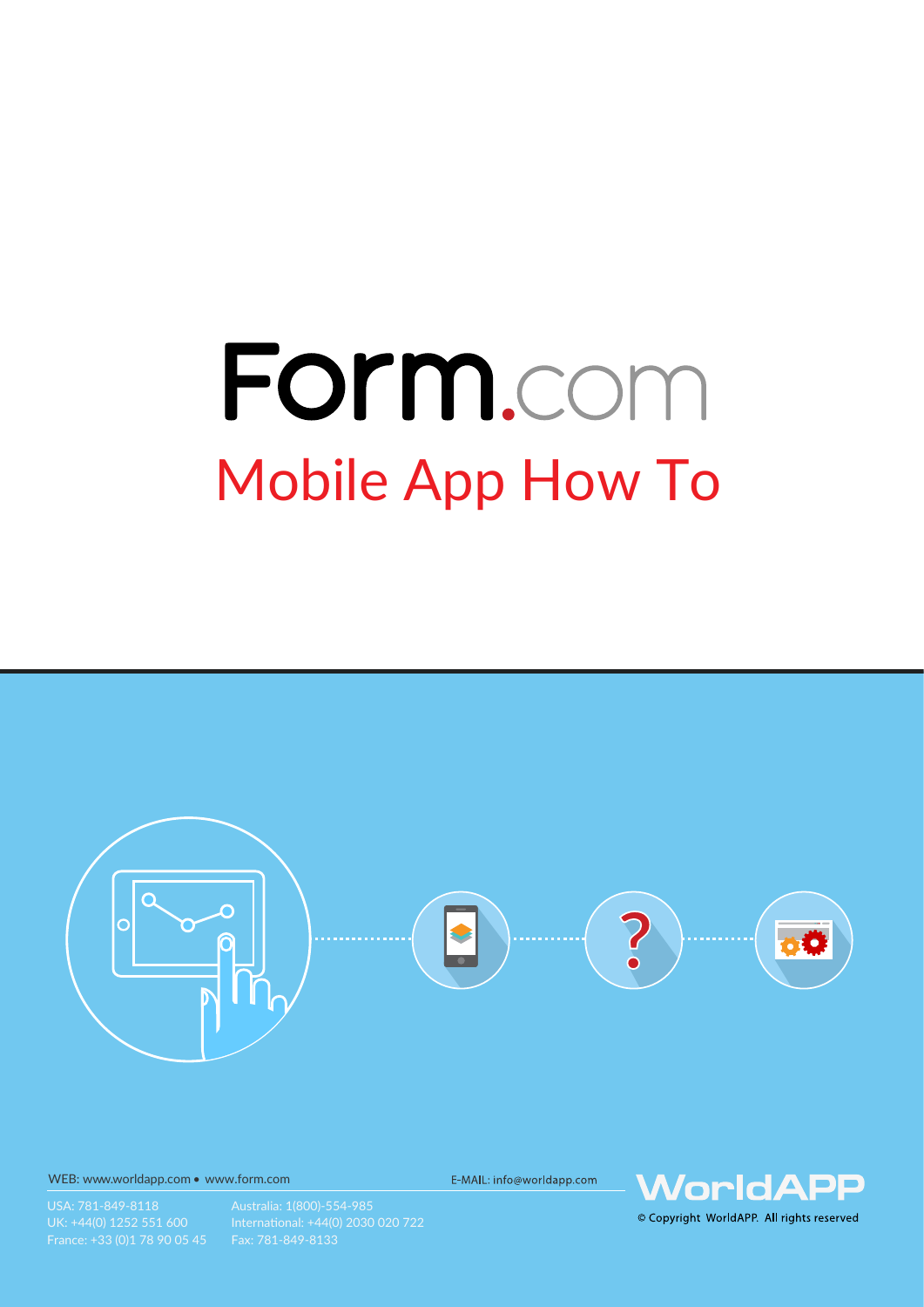## **CONTACTS**

Should you have any questions or technical inquiries, please do not hesitate to call, e-mail, write, or fax us.

#### **For Support Contact:**

US (781) 849-8118

US (888) 708-8118

UK +44(0)8451-303345

Email: [support@worldapp.com](mailto:support@worldapp.com)

#### **For Sales Contact:**

US (781) 849-8118

US (888) 708-8118

UK +44(0)8451-303345

Email: [sales@worldapp.com](mailto:sales@worldapp.com)

#### **Corporate Address:**

161 Forbes Road

Braintree,

MA 02184

**Web Site:**

<http://www.worldapp.com/>

<http://www.keysurvey.com/>

#### <http://www.form.com/>

Please contact WorldAPP if you believe any of the information in this manual is incorrect. All data used in the samples herein is fictitious unless otherwise noted. No part of this document may be reproduced or transmitted in any form or by any means, electronic or mechanical, for any purpose, without the express written permission of WorldAPP, Inc.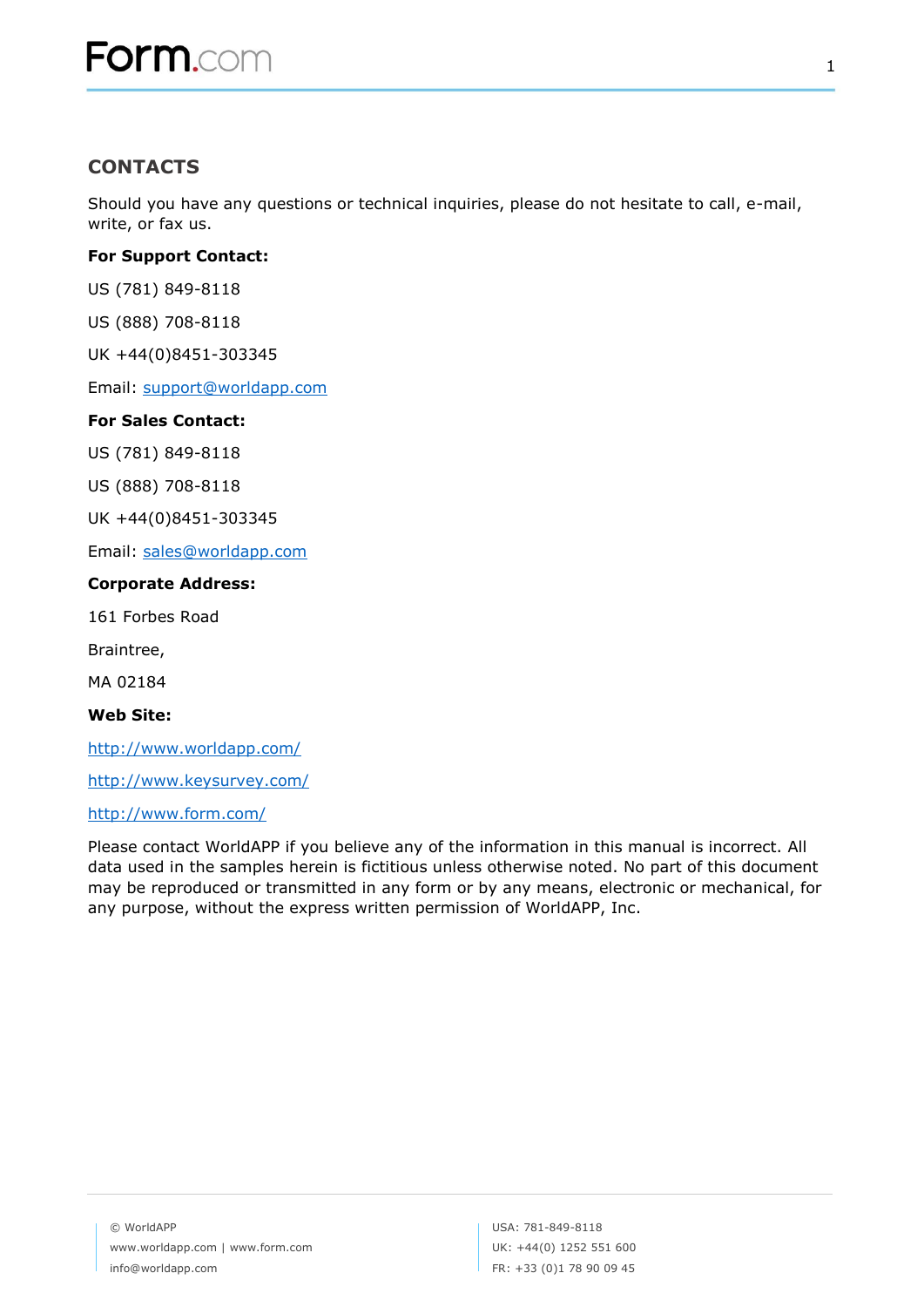# **CONTENTS**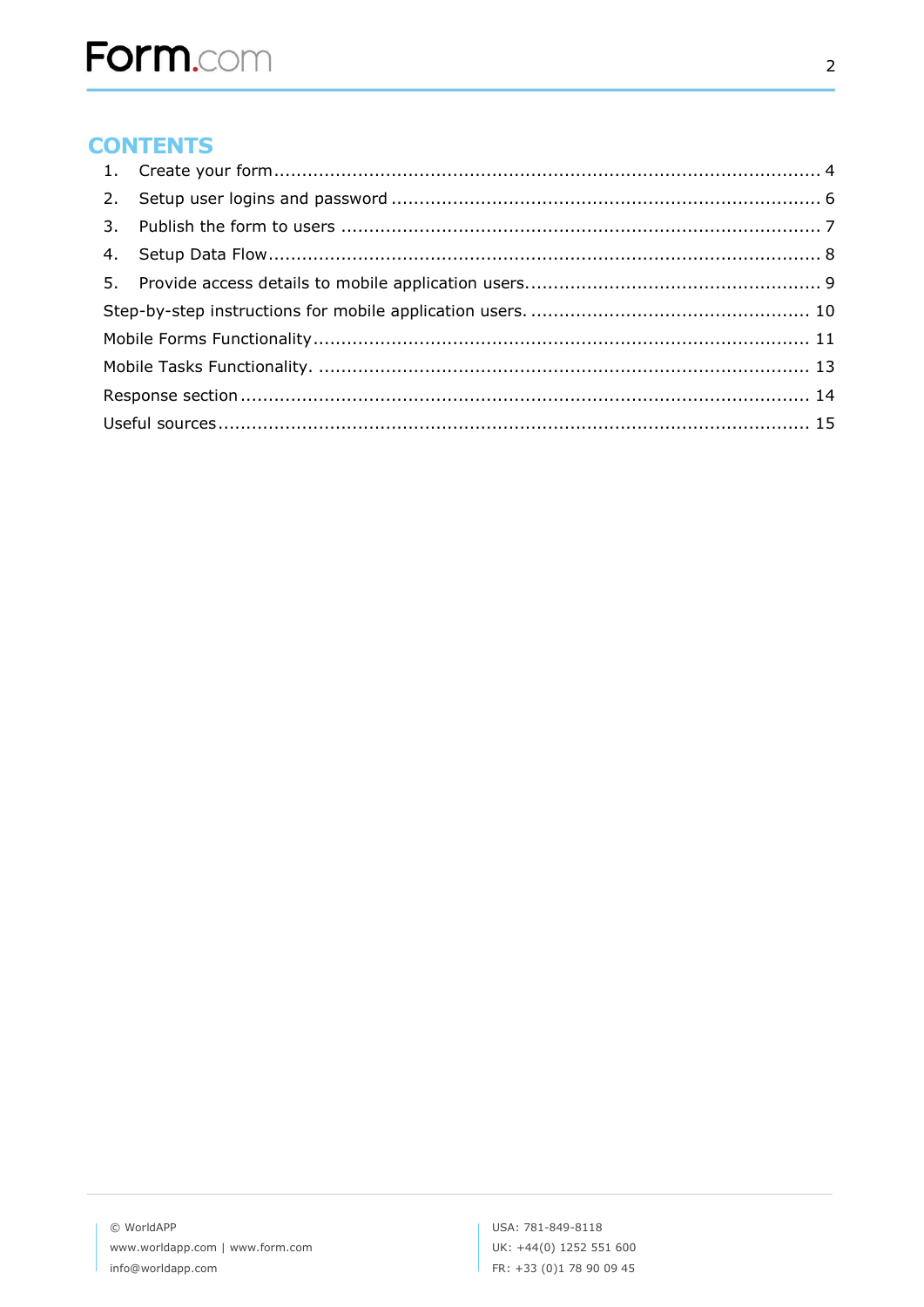#### *What is Form.com Mobile application?*

Form.com Mobile application lets you collect data using forms in areas where internet is not available.

*You can download the application from* 

- *[iTunes App store](https://itunes.apple.com/app/id907514756)*
- *[Google Play Store](https://play.google.com/store/apps/details?id=com.form.offline)*
- *Alternatively users who have stable internet connection can take an advantage of the web version of the mobile application. Please follow this link to access the application via a web browser: http://app.form.com/offline/*

*Form.com Mobile is available for the following devices:*

- iPhone 4S, 5, 5S, 6, 6 Plus with **iOS 7** and **higher**;
- iPad 2, 3, 4, Air, Air 2, Mini 1, Mini 2, Mini 3 with **iOS 7** and **higher**;
- Android phones and Tablets with **Android 4.0** and **higher**;
- Form.com Mobile application for **Windows desktop**

#### *How to start working with the mobile application?*

There are few steps to that:

- Set up a forms for remote data collection;
- Upload a list of contacts who be granted an access to the mobile application;
- Publish your forms to the Participant Portal;
- To collect data offline on your mobile device download the mobile application or visit <http://app.form.com/offline/> for browser access.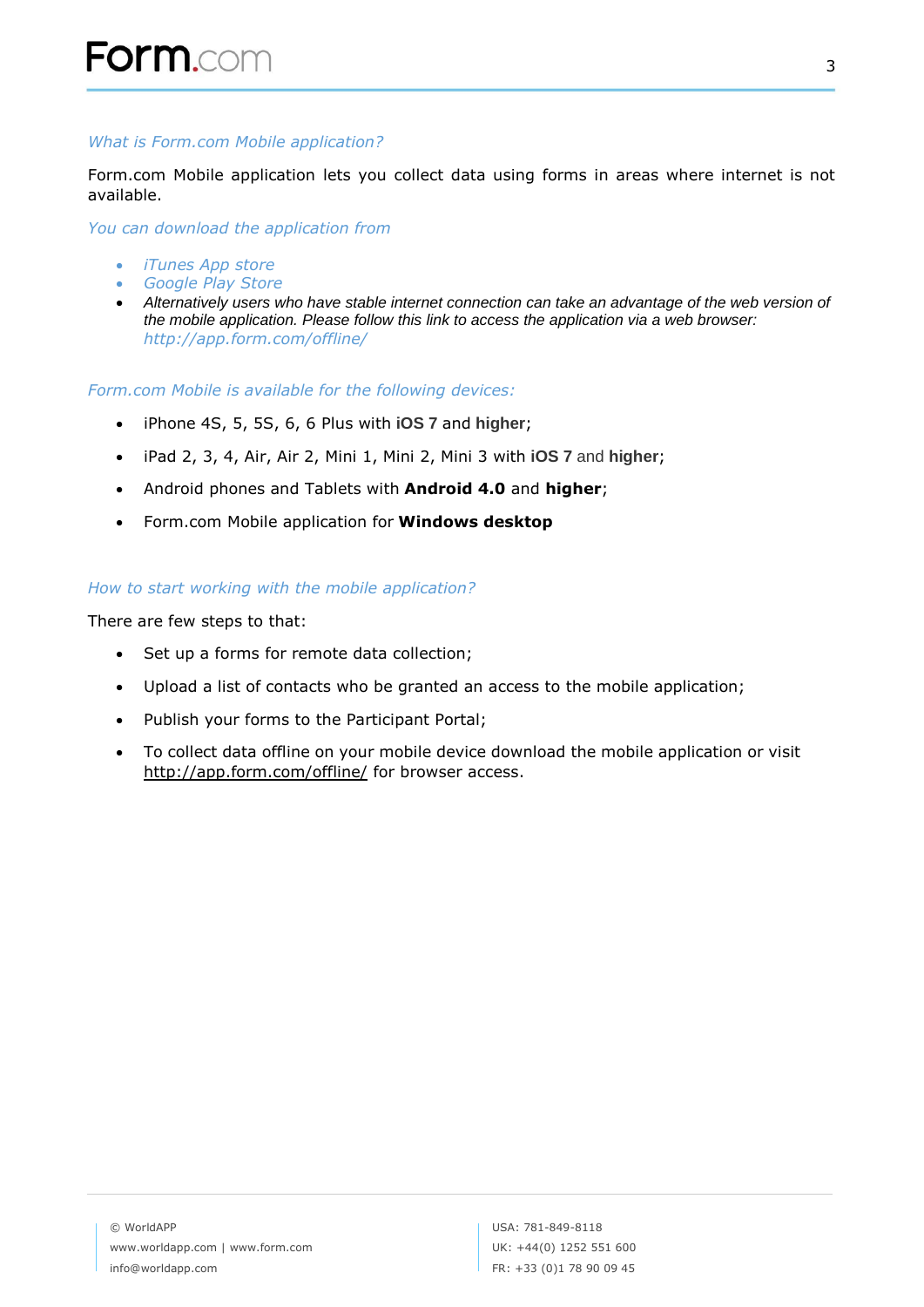## <span id="page-4-0"></span>**1. Create your form**

Form.com Mobile application allows to access ad fill out forms that have been previously created within the Form.com tool. Once you have created a form, the platform itself will indicate whether it is compatible with mobile application or not.

Please follow few simple recommendations when creating your forms.

- Use Linear Forms for data collection on a mobile device. Custom forms can be used as well, however their layout should be designed for one specific size of the device screen.
- When creating the layout for the Linear form don't apply fixed width in the css code of the form. Let it adjust to the screen size.
- Feel free to select one of the mobile layout themes in the Form.com library.
- Apply plugins to the form that are marked as compatible with mobile application.

*The following form types cannot be accessed through the mobile application:*

- Custom forms from Trash folder (or forms deleted from Trash);
- **Surveys** with any type of logic;
- **Common-password surveys.**

The features below would not work even if the form becomes available inside the application:

- Show results to respondents;
- Redirect Page.

**Note:** Multilingual forms are shown in the default language only. If the form language is prefilled by the "Data flow" functionality the form will be displayed in the required language.

The following plugins can be used in forms which will later be accessed offline from the **Form.com** Mobile application:

- Create contact or custom data object $*$
- Update contact or custom data object\*
- Respondent ID Saver\*
- Score Calculator\*
- External JDBC database writer\*
- Logical Data Sender\*
- Workflow\*
- Responses Signature\*
- Interactive Logic
- Circular Progress Bar
- Slider
- Star Ratings

© WorldAPP www.worldapp.com | www.form.com info@worldapp.com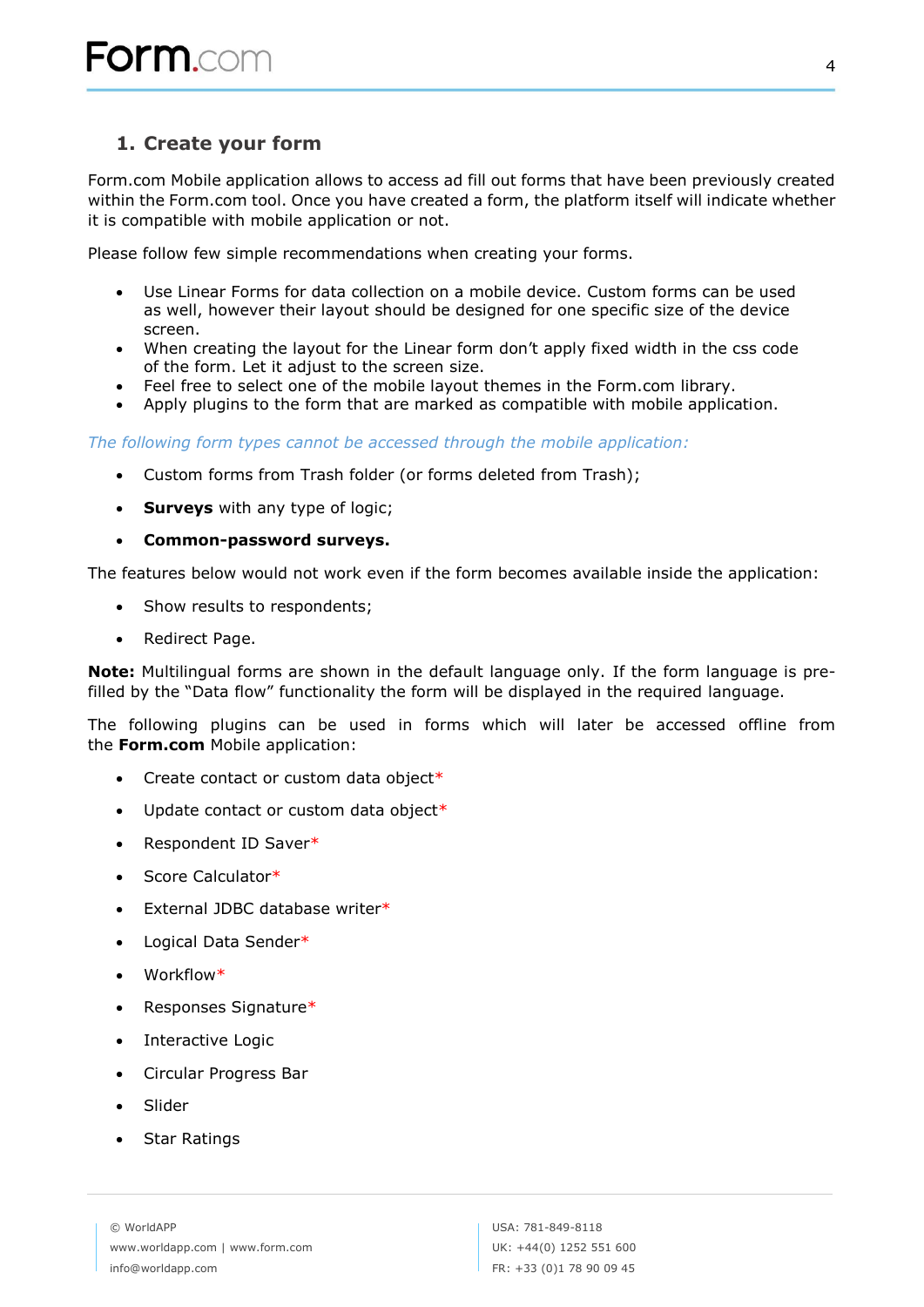- Calendar
- Comment Box
- Drag and Drop Functionality
- Exclusive
- Mobile friendly controls
- Predictive Text Input
- Score Calculator Offline
- 3D Matrix Calculations

Plugins marked with  $*$  are executed upon the synchronization.

The application includes an indication of whether or not the Plugin is compatible with offline data collection. In case if Plugin is compatible with offline data collection, small picture of mobile phone with green plus sign will be shown close to "Insert" data. In other case, picture of mobile phone with red minus sign will be displayed. Example of compatible and non-compatible plugins showed on the image below:

| Exclusive                                            | This plugin is used to tag certain answer options of a 'Check all that apply' guestion as exclusive<br>and disable other options for selecting.<br>Before setting this plugin, add the <exclusive></exclusive> tag to the answer option you want to tag as<br>exclusive. | Insert |  |
|------------------------------------------------------|--------------------------------------------------------------------------------------------------------------------------------------------------------------------------------------------------------------------------------------------------------------------------|--------|--|
| Fixed Header for Rate and Matrix<br><b>Questions</b> | This plugin is used to display answer options for 'Rate along the scale' or '3D Matrix' guestions in<br>a scrollable area with fixed height and fixed header. It is commonly used for questions with a<br>long list of answer options.                                   | Insert |  |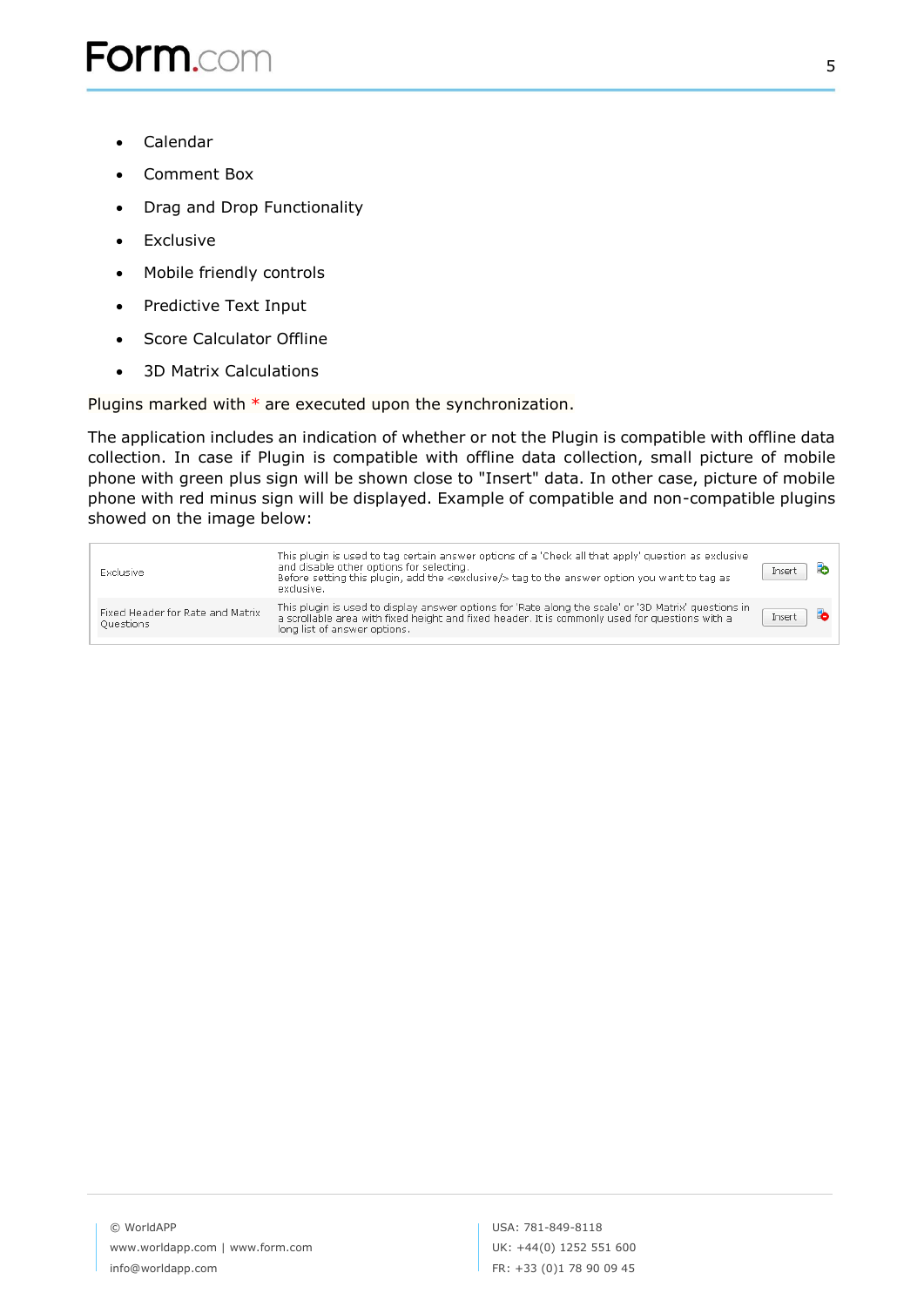## <span id="page-6-0"></span>**2. Setup user logins and password**

Form.com uses Contact Manager within your account as a database of respondents.

If there is no Contact Manager in your account yet, go to the Contacts tab and click the **New**  button. Name new Contact Manager and select one of the methods of database creation:

| <b>1</b> Contact Manager Name                                                            |  |  |  |
|------------------------------------------------------------------------------------------|--|--|--|
| WorldAPP employees                                                                       |  |  |  |
| 2 Contact Manager Fields<br><b>Create Fields Manually</b><br><b>Import from CSV file</b> |  |  |  |

- 1. Select the **Create contact list by manually editing fields** option to add Contact Manager columns manually. The upload file with data option allows adding contacts to the Contact Manager in batches. More details on this option can be found [here](https://help.worldapp.com/x/tpEL) in our Help center.
- 2. Once you have added all necessary fields, assign any mandatory fields and click Save.

| <b>Select Special Fields:</b> |          |              |  |  |
|-------------------------------|----------|--------------|--|--|
| Unique Key*                   | ID       | $\checkmark$ |  |  |
| Email                         | Email    |              |  |  |
| Login                         | Login    |              |  |  |
| Password                      | Password | $\checkmark$ |  |  |
| Language                      | Language | $\checkmark$ |  |  |
| <b>Name Formula</b>           |          |              |  |  |
| [Name] Change                 |          |              |  |  |

-**Unique key** – contact identifier, has to be unique for each respondent.

-**Email** – respondents' email address.

3. Now click the **Add Contact** button and complete profile data for each user or upload a file with a list of users.

| Add Contact                           | Edit Profile Fields<br><b>Settings</b> | $Export -$<br>Import | Plugins |
|---------------------------------------|----------------------------------------|----------------------|---------|
| Show response statistics for contacts | Search Contacts                        | All                  |         |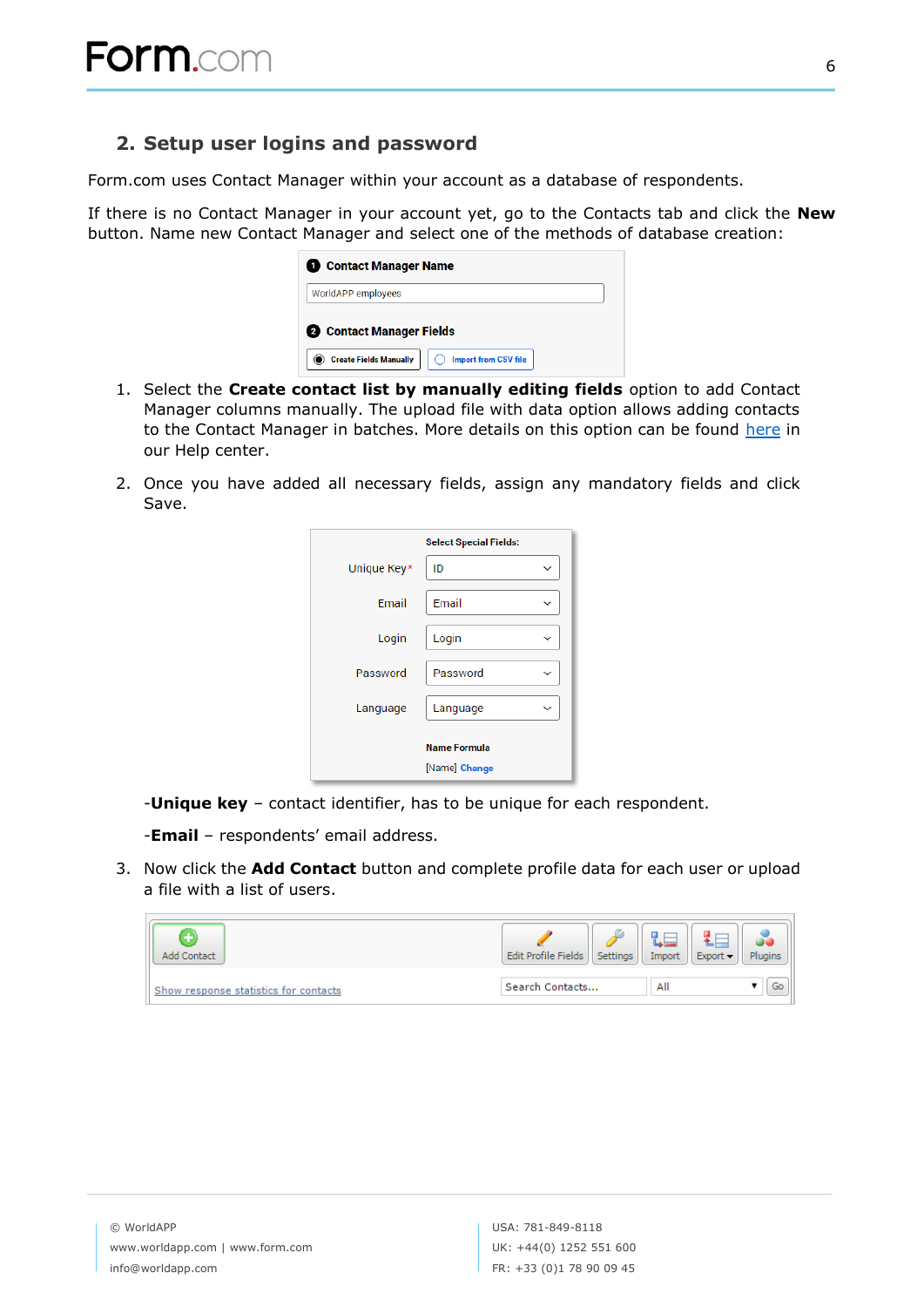## <span id="page-7-0"></span>**3. Publish the form to users**

1. Go to the Launch page and select Publish to the User Portal and Mobile App.

#### Select Form distribution method



- 2. Select **Contact Manager** and list of users you would like to allow accessing a form. If you have already created recipient **groups** in your Contact Manager, select them and click Next. Otherwise, you can proceed with creating a new group. Click **Select a Group of Contacts** button and then:
	- Click New filter and set filters by any criteria to select a list of users that will receive the form once it launched;
	- The filter can also be set by specified activity criteria;
	- Save created filters.
- 3. Indicate and **Save** response modification rights.
- 4. Specify and save form availability date range.
- 5. Indicate whether to send email notification to your contacts when the form is published or not.

|    | Select Contact Manager: WorldAPP Employees                                                                                                                                                                                                            |
|----|-------------------------------------------------------------------------------------------------------------------------------------------------------------------------------------------------------------------------------------------------------|
| 0  | Select a Group of Contacts<br>All contacts from the selected Contact Manager will be selected.<br>Automatically publish to new contacts                                                                                                               |
| ❸  | Setup Data Flow                                                                                                                                                                                                                                       |
|    | Allow only one response per form<br>Allow multiple responses per form<br>With existing responses allow to<br>Edit completed Copy Delete completed                                                                                                     |
|    | (5) Survey should be visible on Portal between the following dates:<br>Same as survey start and end date<br>Different dates                                                                                                                           |
| G. | Send email notification to contacts when the form is published                                                                                                                                                                                        |
| ⋒  | Please note, that once your survey is published to the Portal, the access to<br>the survey via Master URL will be restricted to only those survey participants,<br>who are logged on to the Portal<br>The survey is currently not published on Portal |
|    | Publish to Portal and Mobile Apps                                                                                                                                                                                                                     |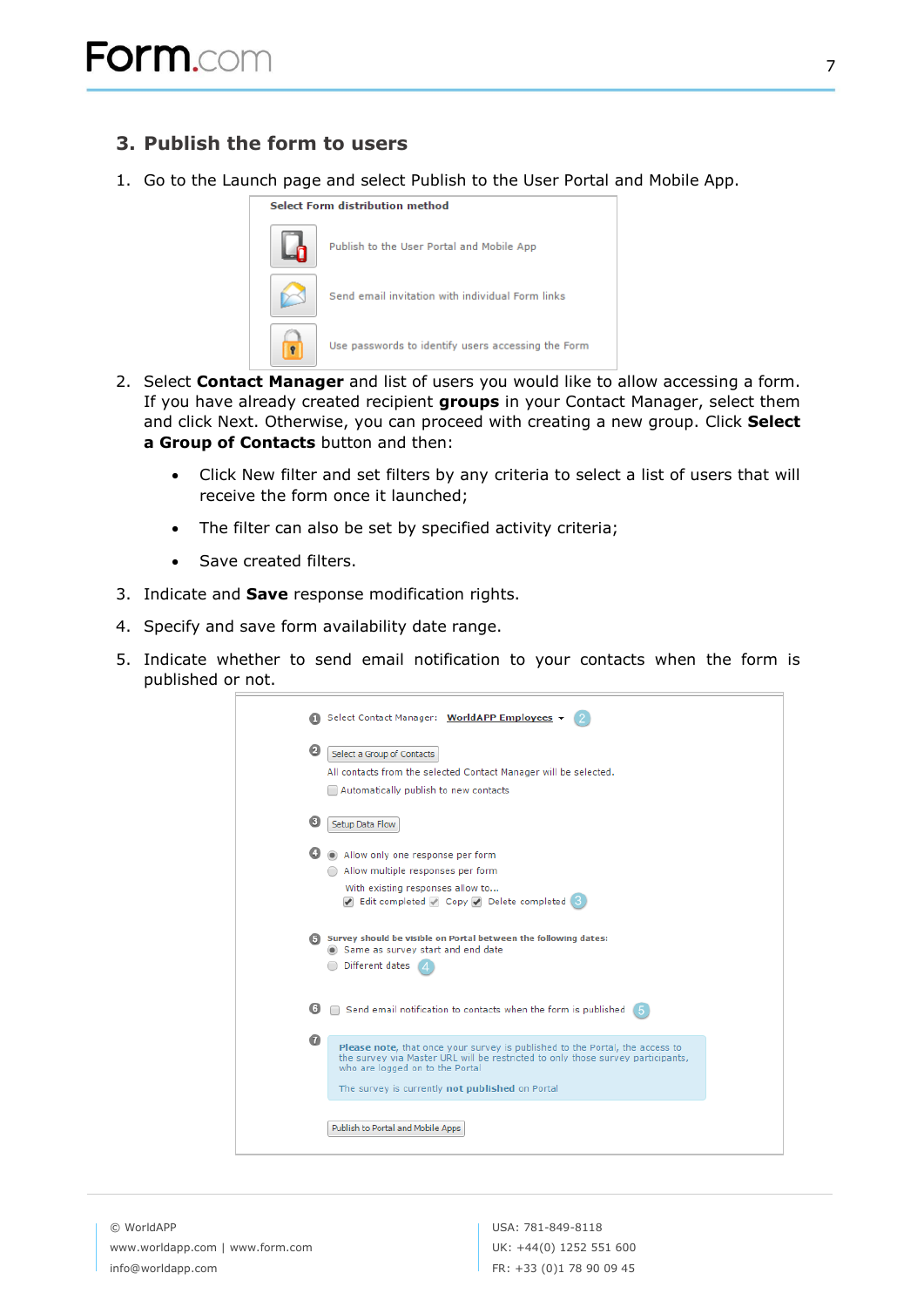# <span id="page-8-0"></span>**4. Setup Data Flow**

Upon completing setup of the data flow functionality, specified Contact manager fields will autofill form questions or responses to the mapped question will be added to the contact manager.

| <b>Form Items</b><br>-Search-                                                                                                                                                      | <b>Data flow direction</b>                                                     | <b>Contact Manager Fields</b><br>-Search-                                                                  |
|------------------------------------------------------------------------------------------------------------------------------------------------------------------------------------|--------------------------------------------------------------------------------|------------------------------------------------------------------------------------------------------------|
| $\blacksquare$<br>[Q2] Please provide your contact information<br>面 [Q2.A1] First Name<br>$\left( 1 \right)$<br>中国[Q2.A2] Last Name<br>可目[Q2.A3] e-mail<br>□■[Q2.A4] Contact phone | $^{\circ}$<br>$To \geq$<br>$\circ$ From << $\circ$<br>To and From $<<$ >><br>∩ | <u>ह</u> ा≣ ∪ID<br>(2)<br>First Name<br><b>可目 Last Name</b><br>□■ Email<br><b>中国</b> Department<br>□■ City |
| Overwrite with empty values                                                                                                                                                        |                                                                                | Apply Mapping                                                                                              |

- 1. Select the question and Contact manager field you would like to map.
- 2. Specify data flow direction (To, From or To and From)
- 3. Apply the mapping.

You are now ready to Publish form to the User Portal and Mobile application.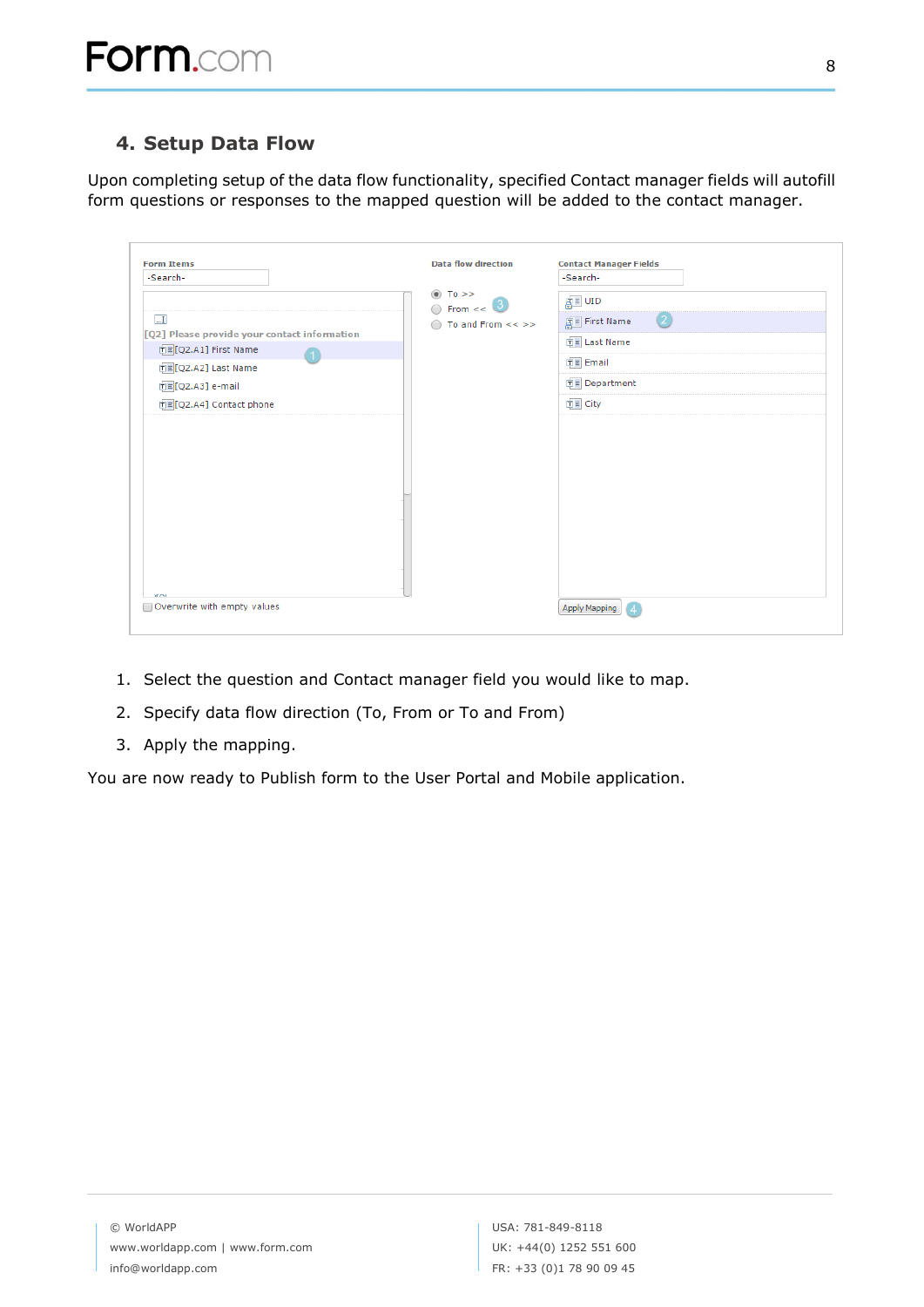### <span id="page-9-0"></span>**4. Provide access details to mobile application users.**

To log into the Form.com Mobile application, users would need to have the Portal ID(1), and their Login and Password.

To define which fields of the Contact Manager will be used for respondent authentication, select these fields on the Portal page under the Authentication types section. (2)

**Note:** These fields can only be defined once and cannot be changed once settings applied to the Participant Portal.

If users from multiple Contact Managers will access the portal, then the declaration of the credentials ought to be done for each Contact Manager. (3)

Forms and Tasks tabs' names can be changed on the Participant Portal page. (4)

| $3$ NorldAPP Employees $\sim$                                                                                            |                                                                                                                                                                       |
|--------------------------------------------------------------------------------------------------------------------------|-----------------------------------------------------------------------------------------------------------------------------------------------------------------------|
| Portal URL: https://app.keysurvey.com/portal/#975017                                                                     | Offline URL: https://app.keysurvey.com/offline/#975017   Portal ID: 975013<br>View Impersonate                                                                        |
| Portal logo:<br><b>Form.cor</b><br>Change logo<br>Delete logo                                                            | Change the colors to match the logo?<br>Yes, change the colors<br>No, do not change<br><b>Tabs font:</b><br><b>Header background color</b><br>Forms, Tasks, + Add New |
| FDC_logo_500px.png                                                                                                       | <b>Active Tabs:</b><br>Menu color:<br>Forms, Tasks, + Add New<br>Navigation                                                                                           |
| <b>Available tabs:</b>                                                                                                   |                                                                                                                                                                       |
| / Tasks                                                                                                                  |                                                                                                                                                                       |
| $\angle$ Forms                                                                                                           |                                                                                                                                                                       |
|                                                                                                                          | Reset to default names                                                                                                                                                |
|                                                                                                                          |                                                                                                                                                                       |
| Links to be displayed on the portal:                                                                                     |                                                                                                                                                                       |
| / Logout                                                                                                                 |                                                                                                                                                                       |
| <b>Add new link</b>                                                                                                      | Reset to default names                                                                                                                                                |
|                                                                                                                          |                                                                                                                                                                       |
| <b>Portal languages:</b>                                                                                                 |                                                                                                                                                                       |
| <b>Default language:</b><br>English<br>$\mathscr{L}$                                                                     |                                                                                                                                                                       |
| To make your portal multilingual, please create a new language column in your Contact Manager:                           |                                                                                                                                                                       |
| Create language column or select an existing column: Choose column                                                       | <b>Set</b><br>$\checkmark$                                                                                                                                            |
| After you create or set existing column you will be able to change it in the Contact Manager                             |                                                                                                                                                                       |
|                                                                                                                          |                                                                                                                                                                       |
| Keep uploaded forms and tasks on device:<br>Pinned, In progress as well as Open tasks will always remain on the device.  |                                                                                                                                                                       |
| @ Always                                                                                                                 |                                                                                                                                                                       |
| Delete after upload<br>O Delete after 5 days                                                                             |                                                                                                                                                                       |
|                                                                                                                          |                                                                                                                                                                       |
| Allow to Pin responses and tasks:<br>Pin important responses and tasks, so you can access them anytime from your device. |                                                                                                                                                                       |
| <sup>®</sup> Yes                                                                                                         |                                                                                                                                                                       |
| $\circ$ No                                                                                                               |                                                                                                                                                                       |
| <sup>2</sup> Authentication types:                                                                                       |                                                                                                                                                                       |
| Login: Login                                                                                                             |                                                                                                                                                                       |
| Password: Password                                                                                                       |                                                                                                                                                                       |
| Require password change on first login for all new users                                                                 |                                                                                                                                                                       |
| Require password change for all existing users                                                                           |                                                                                                                                                                       |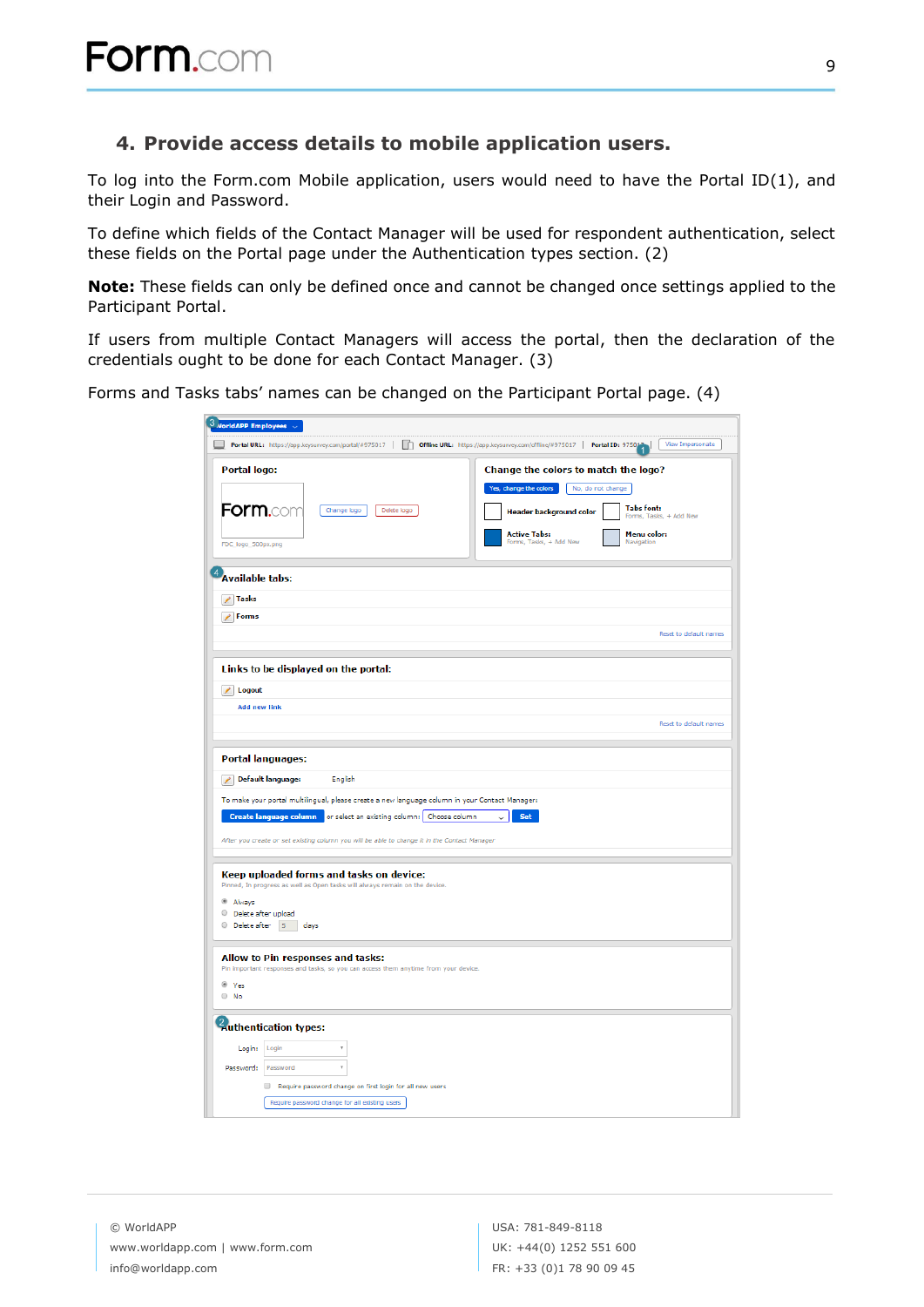## <span id="page-10-0"></span>**Step-by-step instructions for mobile application users.**

- 1. Install **Form.com** Mobile application on your mobile device and launch it.
- 2. Specify **Portal ID**, your **login** and a **password** provided by the portal administrator.
- 3. Form.com Mobile application synchronizes any launched forms and completed responses with the database upon logging in and later if the respective option is selected from the menu.

**Note:** During the first synchronization Data models used in forms are downloaded and made available to you on your device. If they were edited/updated by form administrator, you would need to click Synchronize once again in order to see the changes made.

4. Forms and tasks downloading process will start.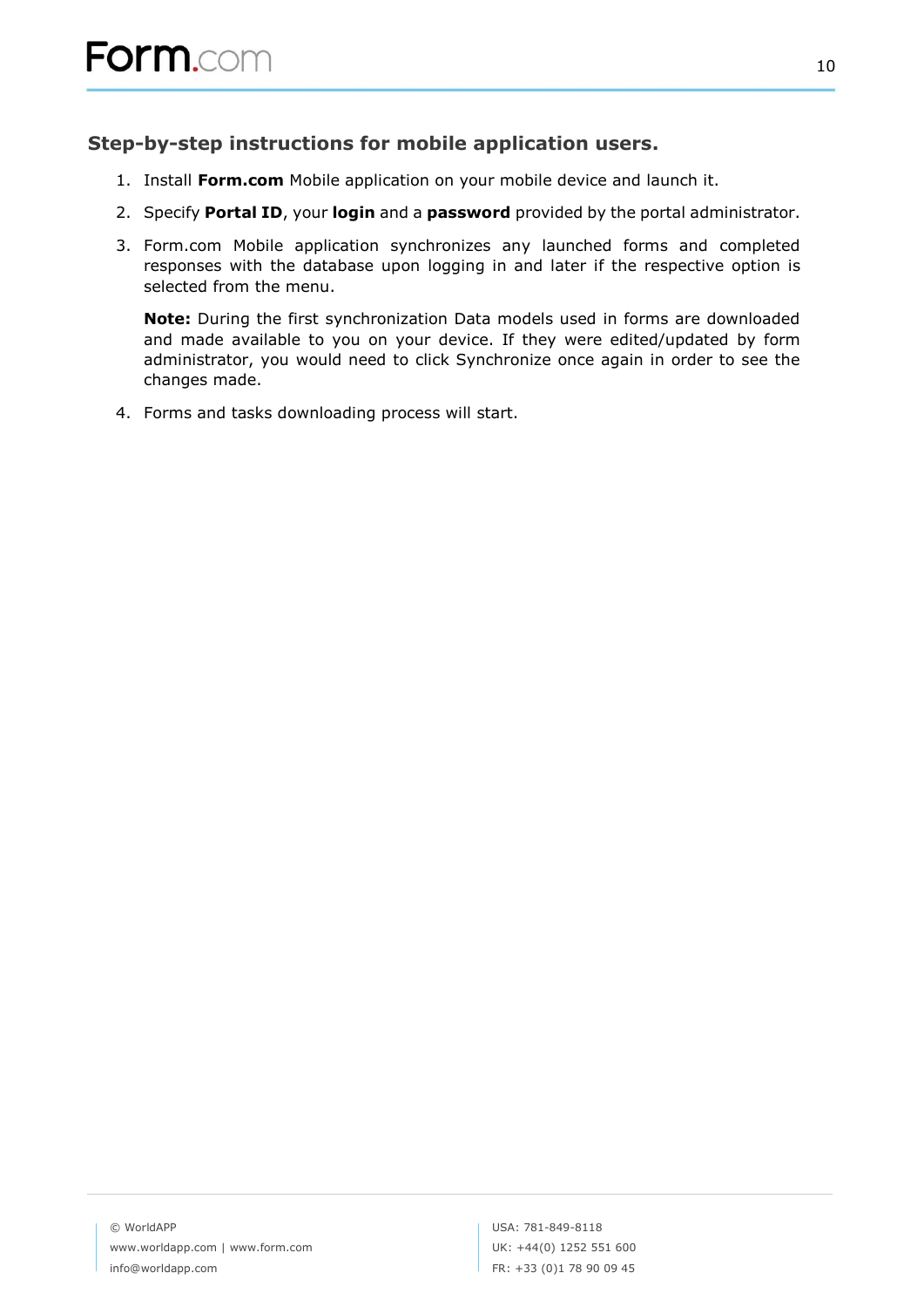# <span id="page-11-0"></span>**Mobile Forms Functionality**

|                                                                        | <b>Form.com</b><br>Q Search                                    | $\times$ |
|------------------------------------------------------------------------|----------------------------------------------------------------|----------|
| <b>B</b> Forms<br>Tasks                                                |                                                                |          |
| <b>Europe Capital Analysis</b><br>2015-12-27 - 2016-12-27              | + Add New $(5)$                                                |          |
| <b>USA State Capital Analysis</b><br>$\Box$<br>2015-12-04 - 2016-01-20 | <b>Dover responses</b><br>2015-12-04 14:57 - In Progress<br>【4 |          |
|                                                                        |                                                                |          |

- 1. **Form** name
- 2. Dates when the form is available
- 3. Date when response was submitted
- 4. List of responses for the particular form
- 5. Click to **add** a new response for selected form
- 6. Click to **copy\*** the response.

To edit\*, copy\* or delete\* the response, select necessary response in the list and click on its name:

| ∢                                                           | <b>Record details</b>                             | Q Search                                                                   | ×                         |
|-------------------------------------------------------------|---------------------------------------------------|----------------------------------------------------------------------------|---------------------------|
| <b>日</b> Forms<br>$\sqrt{}$ Tasks                           |                                                   |                                                                            |                           |
| Dover responses<br>2015-12-04 14:57 - In Progress, Uploaded | Form Name:<br>Label:<br><b>Status:</b>            | <b>USA State Capital Analysis</b><br><b>Dover responses</b><br>In Progress |                           |
|                                                             | Created:<br><b>Last Saved:</b>                    | 2015-12-04 14:57<br>2015-12-04 14:57                                       |                           |
|                                                             | <b>Uploaded:</b><br>Yes<br>Data On Device:<br>Yes |                                                                            |                           |
|                                                             |                                                   |                                                                            |                           |
|                                                             |                                                   |                                                                            |                           |
|                                                             |                                                   |                                                                            |                           |
|                                                             | Edit                                              | Copy                                                                       | <b>Delete Permanently</b> |

**Note:** Options, marked with \* available only if a respective properties were set on the "Publish on Participant portal" page.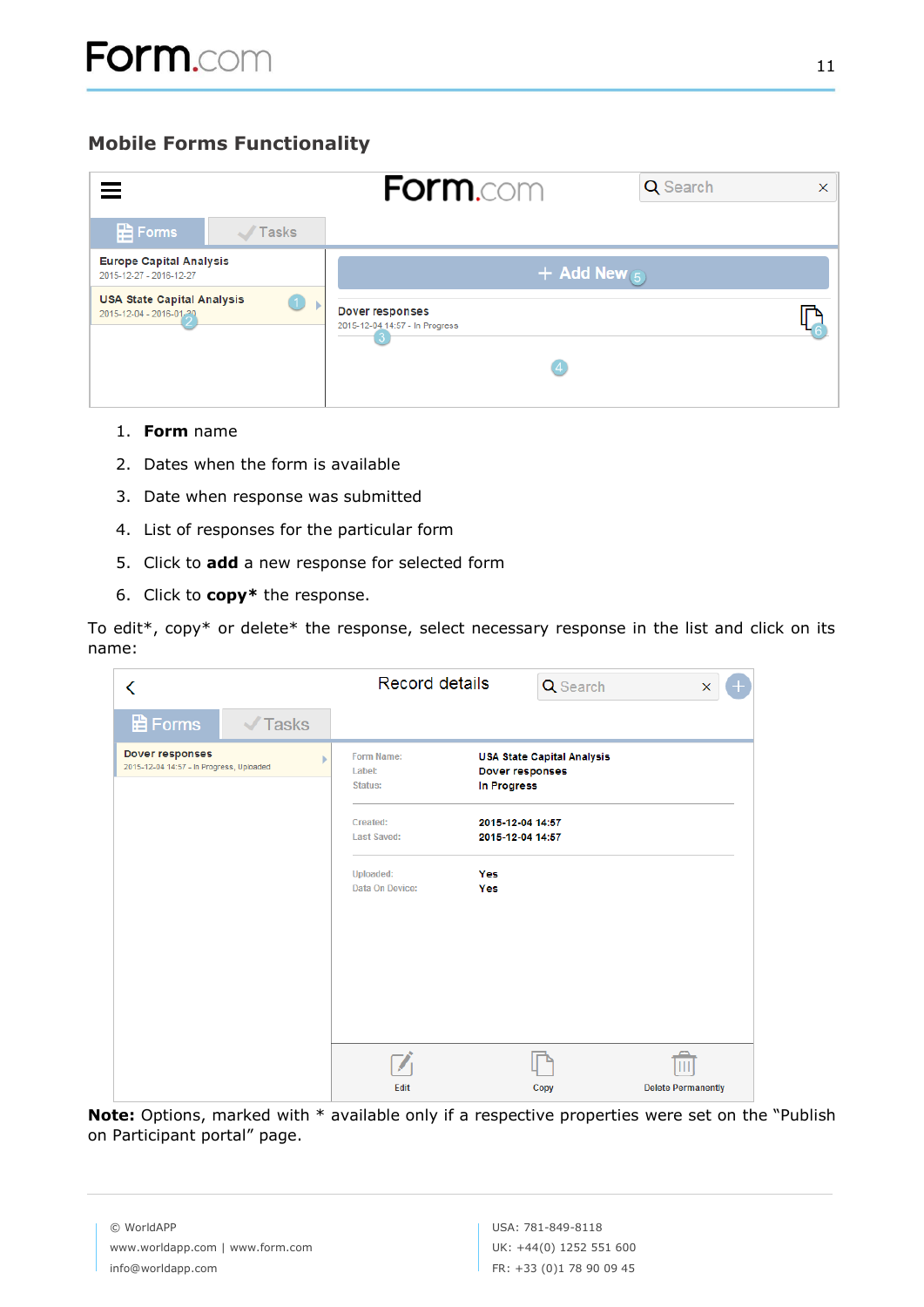To logout, synchronize and download responses to your device, navigate to the functional menu of the application that is located in the top left corner. Select necessary option from the list:

|                                                              |                        |      | <b>Form.cor</b>                                                    |
|--------------------------------------------------------------|------------------------|------|--------------------------------------------------------------------|
| <b>日Forms</b>                                                | W<br>Synchronize       | asks |                                                                    |
| <b>Europe Capital Analysis</b><br>Active                     | А,<br>Upload           |      | <b>Dover responses</b><br>2015-12-04 14:57 - In Progress, Uploaded |
| <b>USA State Capital Analysis</b><br>2015-12-04 - 2016-01-30 | <b>LA</b> Download     |      |                                                                    |
|                                                              | දලා<br><b>Settings</b> |      |                                                                    |
|                                                              | (?) Help & User Guide  |      |                                                                    |
|                                                              | ← Logout               |      |                                                                    |

This is a preview of a portal's appearance when accessed from the PC:

| https://app.form.com/portal/#forms                           |       | Form.com Mobile<br>$\rho \rightarrow \ '$<br>$\times$    | $\begin{array}{c c c c c} \hline \multicolumn{3}{c }{\multicolumn{3}{c }{\multicolumn{3}{c }{\multicolumn{3}{c }{\multicolumn{3}{c }{\multicolumn{3}{c }{\multicolumn{3}{c }{\multicolumn{3}{c }{\multicolumn{3}{c }{\multicolumn{3}{c }{\multicolumn{3}{c }{\multicolumn{3}{c }{\multicolumn{3}{c }{\multicolumn{3}{c }{\multicolumn{3}{c }{\multicolumn{3}{c }{\multicolumn{3}{c }{\multicolumn{3}{c }{\multicolumn{3}{c }{\multicolumn{3}{c }{\mult$<br>$\mathbf{x}$<br>价太好 |
|--------------------------------------------------------------|-------|----------------------------------------------------------|--------------------------------------------------------------------------------------------------------------------------------------------------------------------------------------------------------------------------------------------------------------------------------------------------------------------------------------------------------------------------------------------------------------------------------------------------------------------------------|
|                                                              |       | <b>Form.com</b>                                          | $+$<br>Q Search<br>$\mathsf X$                                                                                                                                                                                                                                                                                                                                                                                                                                                 |
| <b>E</b> Forms<br>- 1                                        | Tasks |                                                          |                                                                                                                                                                                                                                                                                                                                                                                                                                                                                |
| <b>Europe Capital Analysis</b><br>2015-12-03 - 2016-12-03    |       | <b>Dover responses</b><br>2015-12-04 14:57 - In Progress |                                                                                                                                                                                                                                                                                                                                                                                                                                                                                |
| <b>USA State Capital Analysis</b><br>2015-12-04 - 2016-01-30 |       |                                                          |                                                                                                                                                                                                                                                                                                                                                                                                                                                                                |
|                                                              |       |                                                          |                                                                                                                                                                                                                                                                                                                                                                                                                                                                                |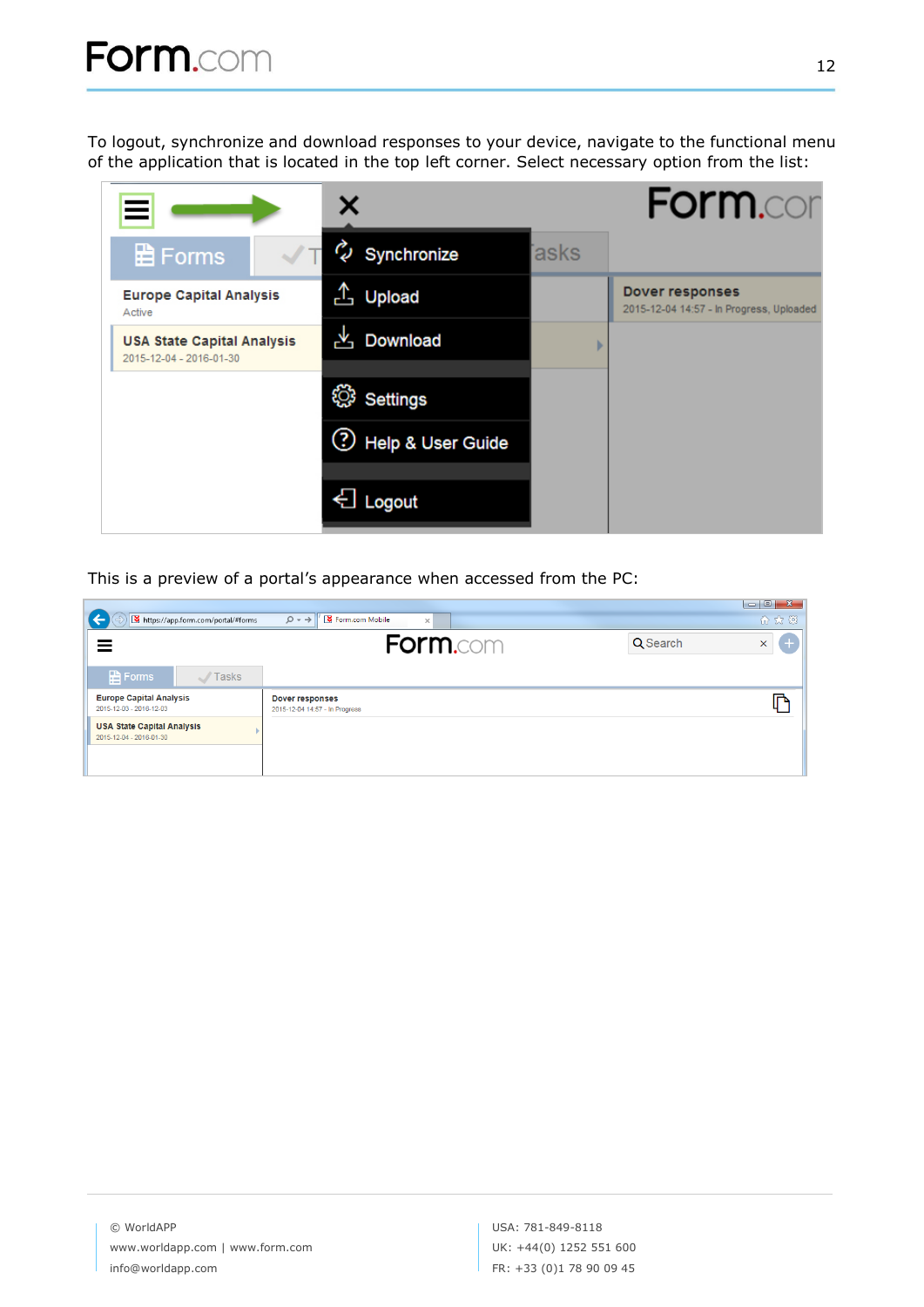<span id="page-13-0"></span>

| 亖                                                              | Form.com                                                                                                                  | Q Search<br>$\boldsymbol{\mathsf{x}}$                                                    |
|----------------------------------------------------------------|---------------------------------------------------------------------------------------------------------------------------|------------------------------------------------------------------------------------------|
| $\blacktriangledown$ Tasks<br><b>日Forms</b>                    |                                                                                                                           |                                                                                          |
| <b>European Capital Analysis</b><br>$\bigcirc$<br>3 open tasks | <b>My Tasks</b><br>Ankara<br>Open, Uploaded<br>Andorra la Vella<br>Open, Uploaded<br>Amsterdam(capital)<br>Open, Uploaded | 囲<br>$\mathbb{Z}$<br>$\stackrel{\bullet}{\blacktriangledown}$<br>$\mathring{\mathbb{C}}$ |
|                                                                | $\mathsf Y$ Show Filters $\overset{4}{\rightarrow}$                                                                       |                                                                                          |

- 1. Task definition
- 2. List of tasks available to the user
- 3. Click here to modify the status of task.

|                                                  | <b>Form.com</b>                                         | Q Search<br>$\times$ |
|--------------------------------------------------|---------------------------------------------------------|----------------------|
| $\blacktriangleright$ Tasks<br><b>E</b> Forms    |                                                         |                      |
| <b>European Capital Analysis</b><br>3 open tasks | <b>My Tasks</b><br>ь<br><b>Ankara</b><br>Open, Uploaded | 囲<br>₿               |
|                                                  | <b>Change status</b>                                    | ₿                    |
|                                                  | Open                                                    | ₿                    |
|                                                  | Closed                                                  |                      |
|                                                  | Cancel                                                  |                      |
|                                                  |                                                         |                      |

4. Click here to filter the list of Tasks.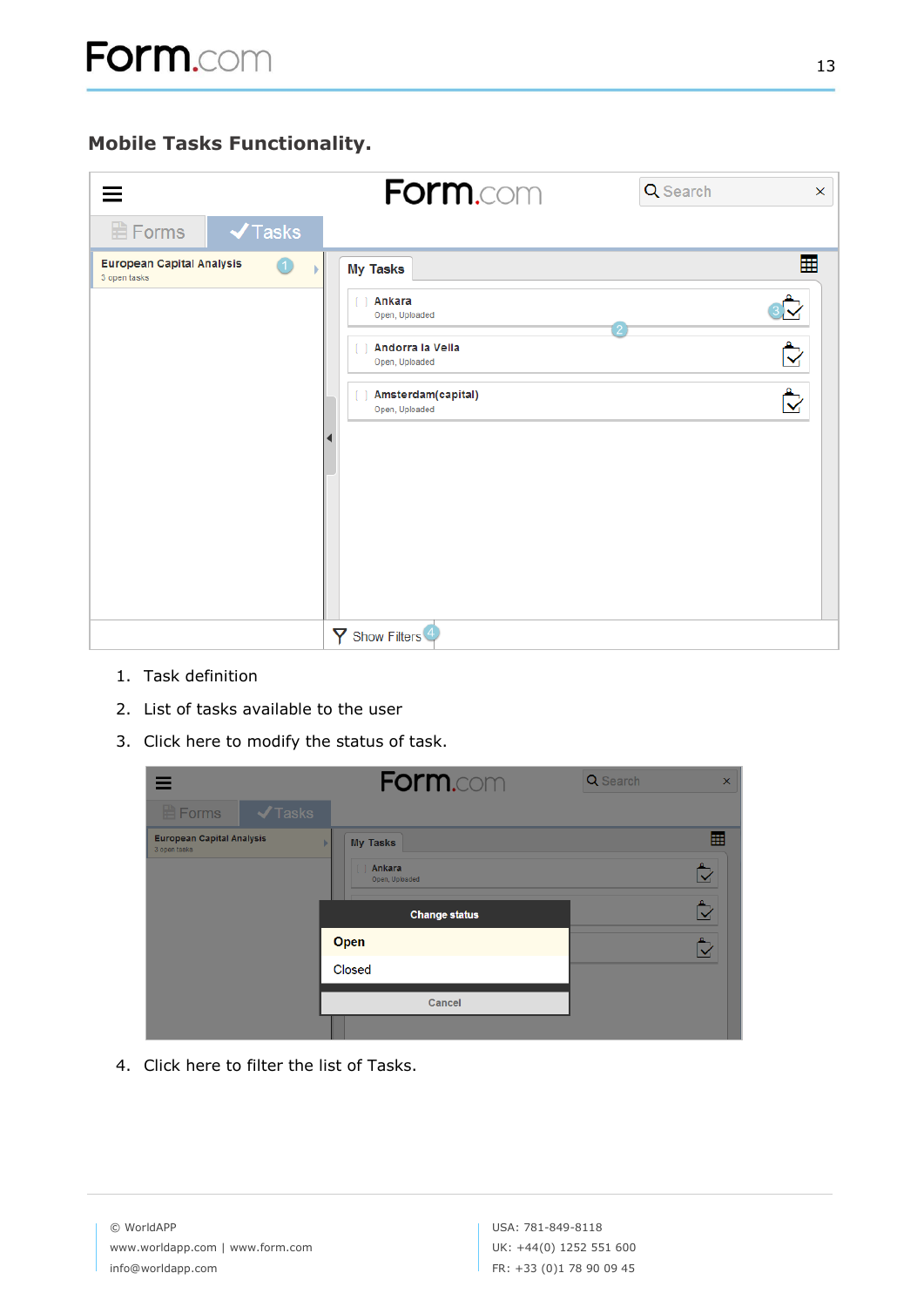## <span id="page-14-0"></span>**Response section**

1. Click the "Add new" button to create a new response.

| $=$                                                          |              | <b>Form.com</b> | <b>Q</b> Search | $\times$ |
|--------------------------------------------------------------|--------------|-----------------|-----------------|----------|
| <b>B</b> Forms                                               | <b>Tasks</b> |                 |                 |          |
| <b>Europe Capital Analysis</b><br>2015-12-27 - 2016-12-27    |              | + Add New       |                 |          |
| <b>USA State Capital Analysis</b><br>2015-12-04 - 2016-01-30 |              |                 |                 |          |

2. Click on the response's name to edit(1), copy(2) or delete(3) the response permanently.

| ∢                                                           | <b>Record details</b>                                                                                                                                                                | Q Search<br>$\pmb{\times}$<br>$\pm$                         |
|-------------------------------------------------------------|--------------------------------------------------------------------------------------------------------------------------------------------------------------------------------------|-------------------------------------------------------------|
| <b>日 Forms</b><br>$\sqrt{}$ Tasks                           |                                                                                                                                                                                      |                                                             |
| Dover responses<br>2015-12-04 14:57 - In Progress, Uploaded | Form Name:<br>Label:<br><b>In Progress</b><br>Status:<br>Created:<br>2015-12-04 14:57<br><b>Last Saved:</b><br>2015-12-04 14:57<br><b>Uploaded:</b><br>Yes<br>Data On Device:<br>Yes | <b>USA State Capital Analysis</b><br><b>Dover responses</b> |
|                                                             | Edit                                                                                                                                                                                 | <b>Delete Permanently</b><br>Copy                           |